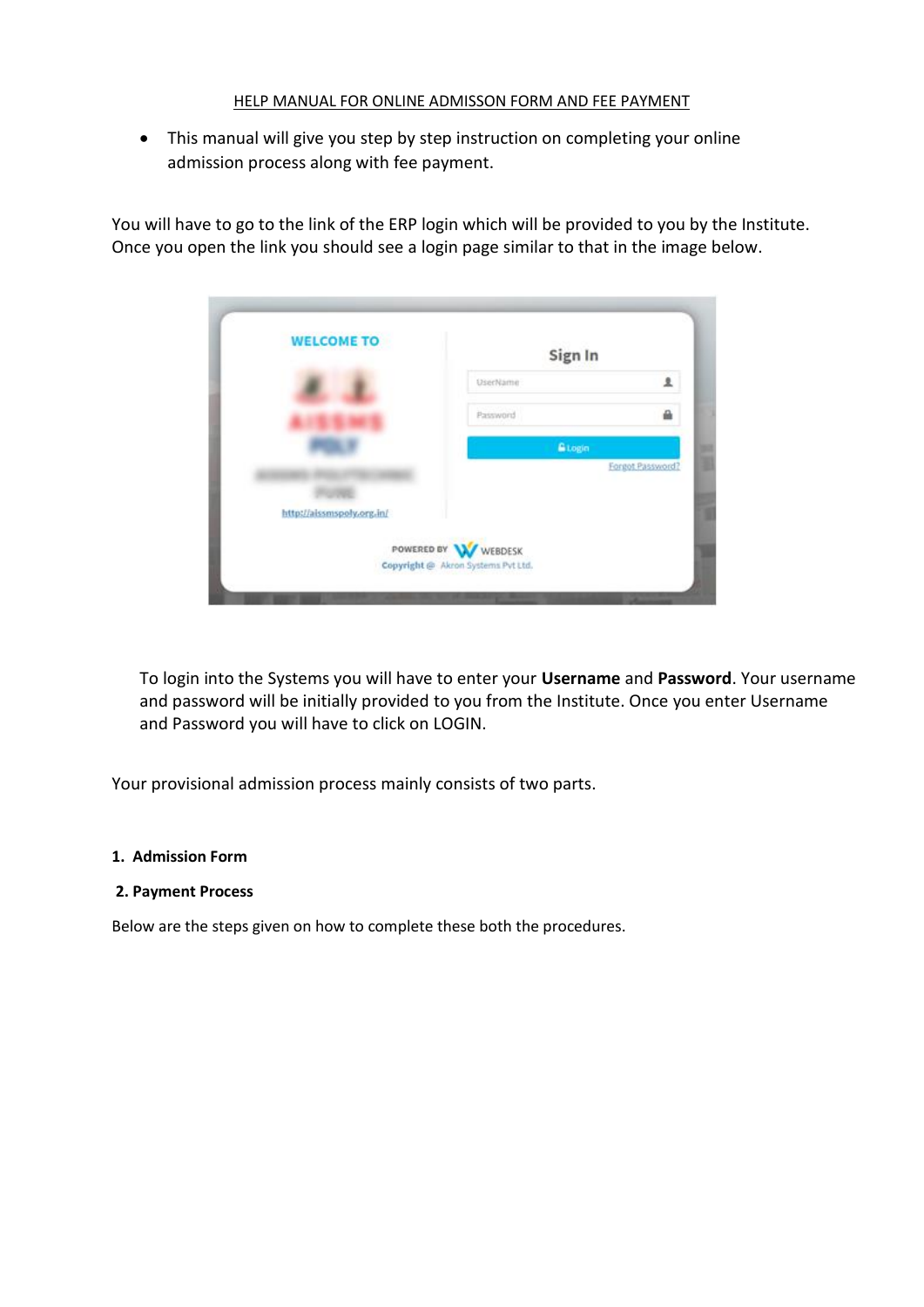# ➢ **PART I : ADMISSION FORM**

• After logging into the system, to fill up your admission form you will have to open the **Admission Form** option, which will be on the left hand side of the screen.



• You will then see the admission form, which will consist four tabs as- Student Details, Parent Details, Academic Details and Document Upload. You will be asked to fill up the mandatory details on every tab. Until you don't fill up all the mandatory fields; your form will not proceed to the next tab.

| A. A.<br>Insides Annan Poutronair, Pune<br>Paz |                                                 |                           | <b>SY/TY ADMISSION FORM</b><br>FOR A.Y. 2020-2021<br>L For Technical Support Call =91 9545646302<br>C 9.00 AM to 4.00 PM |
|------------------------------------------------|-------------------------------------------------|---------------------------|--------------------------------------------------------------------------------------------------------------------------|
| Fill Application Form<br>Actors                | Print Application Form                          |                           |                                                                                                                          |
| V Student Details                              | Parent Details                                  | Academic Details          | Occument Upload                                                                                                          |
| Entriment No. *                                | Admission 7s 1                                  | Branch *                  |                                                                                                                          |
| i un                                           | TY.                                             | Diffugeeeing<br>$\sim$    | $\sim$                                                                                                                   |
| Admission Year 1                               | Full Name of the Shafent as per 35C Mark Show!" |                           |                                                                                                                          |
| <b>Jone Door</b>                               | AIMBARD VIATED THREE.                           |                           |                                                                                                                          |
|                                                |                                                 |                           |                                                                                                                          |
| Date of Birth *                                | Gender *                                        | Blond Group"              |                                                                                                                          |
| 330109-23<br><b>THERE</b>                      | · Male O Female                                 | $T = 16$                  | $\sim$                                                                                                                   |
| ть манабодирит-                                | Religion *                                      | Caste <sup>n</sup>        |                                                                                                                          |
| plane Library<br>NO.                           | HADG<br>$\sim$                                  | <b>Bluenday</b><br>$\sim$ | $\sim$                                                                                                                   |
| Category *                                     | Diadent's Email (D.+                            | Thurlett's Author No      |                                                                                                                          |
| Does:<br><b>LAGO</b>                           | viewenseptigonstam<br>$\sim$                    | PEZDIAMITORS              |                                                                                                                          |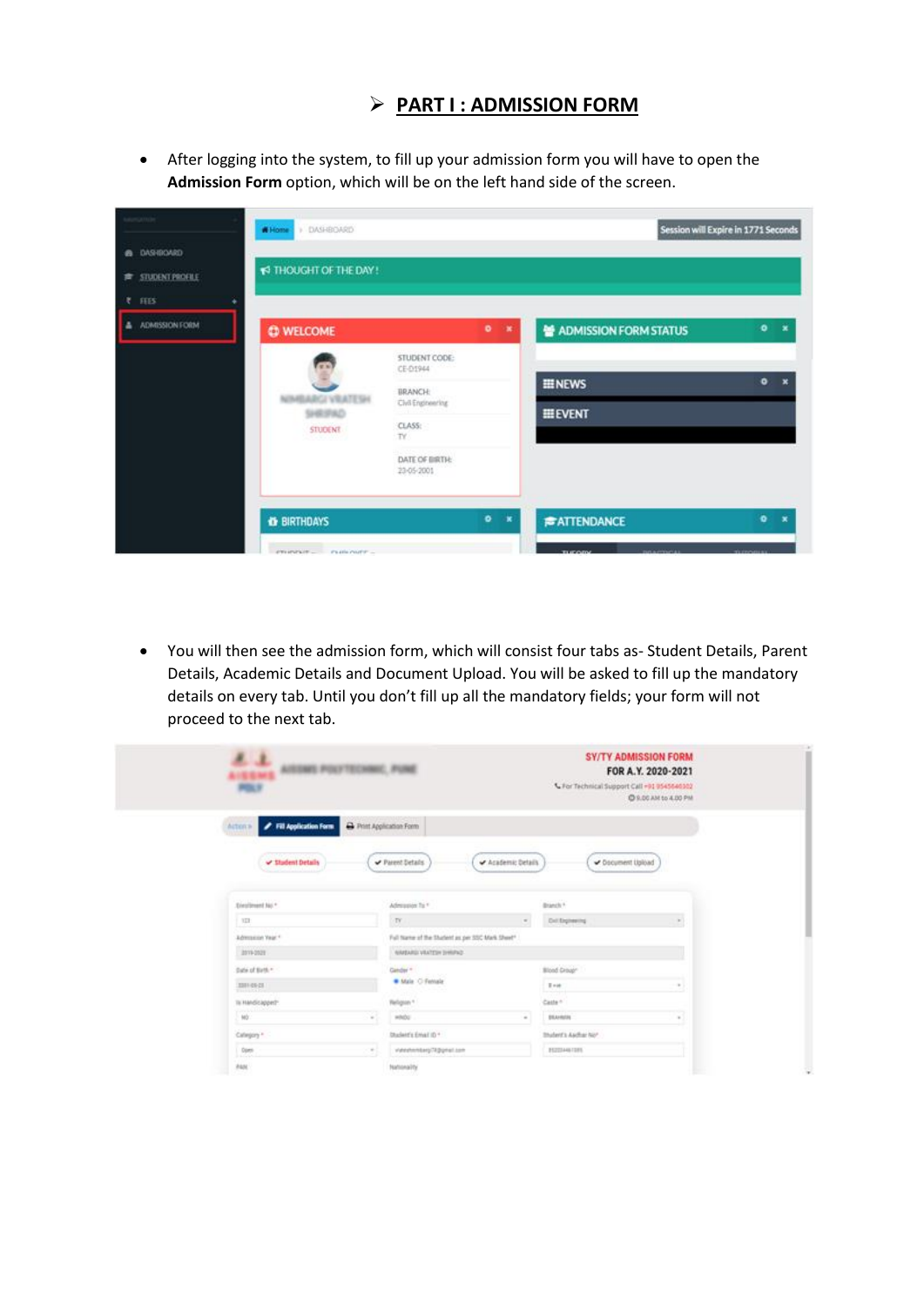• After filling up all the details and submitting the form, you will receive a message on your mobile no. acknowledging you that your form was submitted successfully. Then to proceed further you will have to login into the ERP.

| Your Provisional Admission application is submitted successfully Now |  |
|----------------------------------------------------------------------|--|
| You can login into system and check Admission Status.                |  |
|                                                                      |  |
|                                                                      |  |

After login, you would be able to track the status of your submitted form. You can check the admission form status on the dashboard, under the **ADMISSION FORM STATUS** widget. There you can see the status updates from Student Section and Account Section. Initially your both the status shall be Pending.

| Witness - DAIPROMED    |                                    |                 |                       |                 | Session will Expire in 1788 Seconds |
|------------------------|------------------------------------|-----------------|-----------------------|-----------------|-------------------------------------|
| #3 THOUGHT OF THE DAY! |                                    |                 |                       |                 |                                     |
| <b>C WELCOME</b>       | $\bullet$<br>. .                   |                 | ADMISSION FORM STATUS |                 |                                     |
|                        | STUDENT CODE:<br>OL D1948          | 58,945          | STUDENT SECTION       | ACCOUNT SECTION | <b><i>MINUNT STATUS</i></b>         |
| GANINE HESTA WYSTA     | BRANCH:<br>Civil Engineering       | î.              | <b>POIDERS</b>        | <b>PENDING</b>  | <b>UNITARD</b>                      |
| EFLOCHT.<br>usaan in   | CLASS:<br>TF.                      | <b>III</b> NEWS |                       |                 | ٠                                   |
|                        | <b>GATE OF BRITH</b><br>23-05-2011 | <b>IIIEVENT</b> |                       |                 |                                     |

If your form gets rejected/needs any correction you will receive an SMS regarding the same from Student Section.If you are asked to upload any document,then you can upload it from the STUDENT PROFILE option. In the Student Profile option there will be an **Upload Document** tab. There you can upload the required documents and click on Save. Once the Student and Account Section Approves your form, you shall be eligible to make the payment. Your form filling process will be completed here.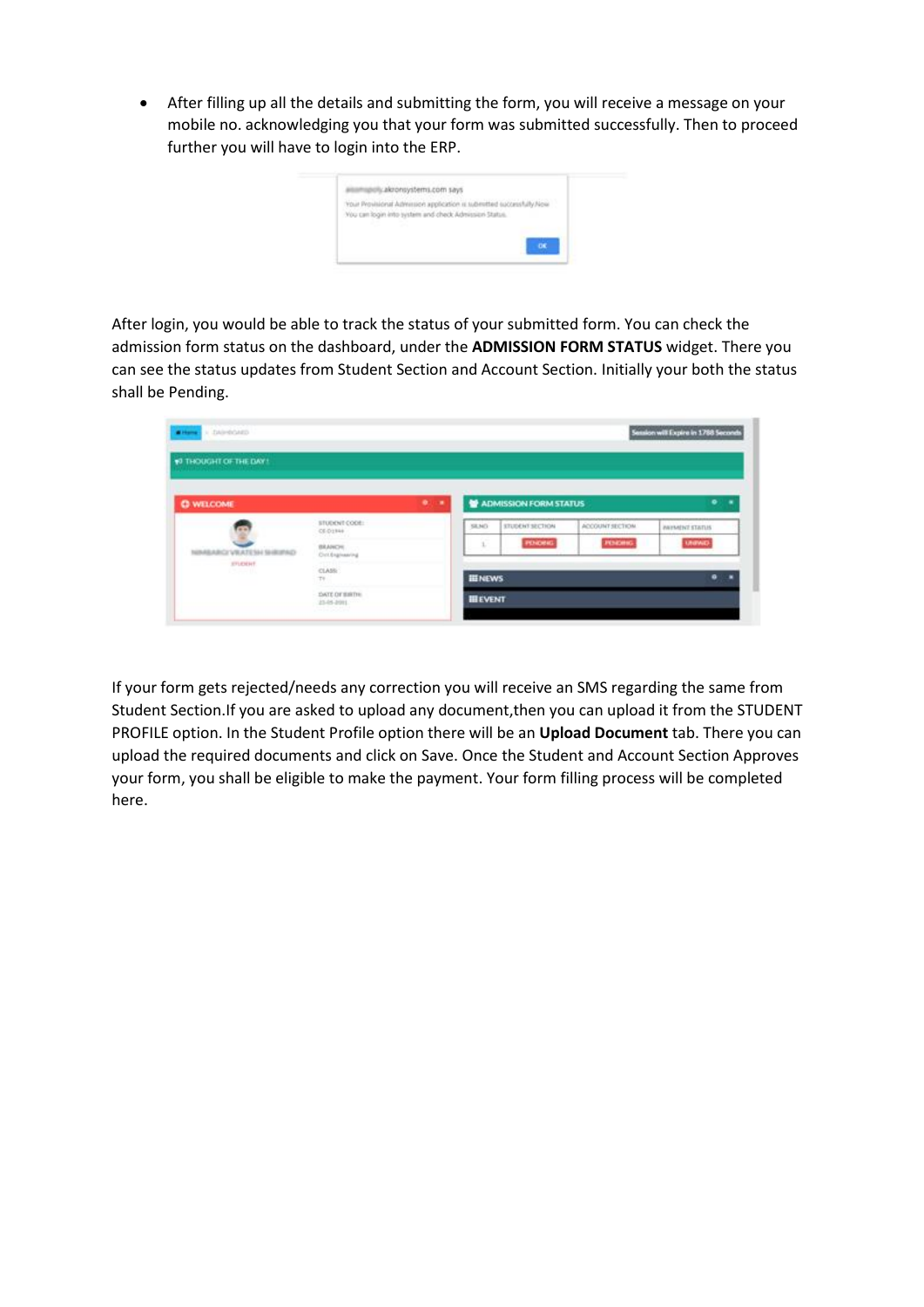|                         | <b>STUDENT</b>  | <b>FAMILY DETAILS</b>                | <b>ADDRESS DETAILS</b>                   | SCHOLARSHIP DETAILS | <b>BANK DETAILS</b> | <b>INSURANCE DETAILS</b>                                                                      | <b>COURSE ENROLLED</b> | PREVIOUS ACADEMIC HISTORY                         |
|-------------------------|-----------------|--------------------------------------|------------------------------------------|---------------------|---------------------|-----------------------------------------------------------------------------------------------|------------------------|---------------------------------------------------|
| <b>@</b> DASHBOARD      |                 | <b>CURRENT ACADEMIC HISTORY</b>      | <b>UPLOAD DOCUMENT</b>                   | UPLOAD CHALAN       | <b>UPLOAD IMAGE</b> |                                                                                               |                        |                                                   |
| <b>STUDENT PROFILE</b>  |                 |                                      |                                          |                     |                     |                                                                                               |                        |                                                   |
| ₹ FEES                  |                 |                                      |                                          |                     |                     |                                                                                               |                        | <b>PREVIOUS</b><br>$\triangleright$ NEXT<br>$\ll$ |
| <b>A</b> ADMISSION FORM |                 | <b>ADMISSION DOCUMENT LIST</b>       |                                          |                     |                     |                                                                                               |                        |                                                   |
|                         |                 | Note: Document must be in PDF format |                                          |                     |                     |                                                                                               |                        |                                                   |
|                         | Sr.No           | <b>DOCUMENT NAME</b>                 |                                          |                     | <b>SELECT DOC</b>   |                                                                                               |                        | <b>ACTION</b>                                     |
|                         | $\mathbf{1}$    | Nationality Certificate              |                                          |                     |                     | Choose File No file chosen<br>1382-1007202334-Nationality Certificate-CHALAN_CE-16008 (2).pdf |                        | ۱.                                                |
|                         | $\overline{2}$  | Domicile Certificate                 |                                          |                     |                     | Choose File No file chosen<br>1382-1007202334-Domicile Certificate-CHALAN_AE-18002 (5).pdf    |                        | l e i                                             |
|                         | 3               | Caste Certificate                    |                                          |                     |                     | Choose File No file chosen<br>1382-0907201312-Caste Certificate-CHALAN_CE-16008.pdf           |                        | $\Delta$ $\Box$                                   |
|                         | 4               |                                      | Caste Validity Certificate or Proforma-H |                     |                     | Choose File No file chosen                                                                    |                        |                                                   |
|                         | 5               | Non-Creamy Layer Certificate         |                                          |                     |                     | Choose File No file chosen                                                                    |                        |                                                   |
|                         | 6               | Income Certificate                   |                                          |                     |                     | Choose File   No file chosen                                                                  |                        |                                                   |
|                         | $\overline{7}$  | Gap Certificate                      |                                          |                     |                     | Choose File No file chosen                                                                    |                        |                                                   |
|                         | 8               | Migration Certificate                |                                          |                     |                     | Choose File No file chosen                                                                    |                        |                                                   |
|                         | 9               | <b>Ration Card</b>                   |                                          |                     |                     | Choose File No file chosen<br>1382-0907201753-Ration Card-COE_PRINT.pdf                       |                        | ÷                                                 |
|                         | 10 <sup>°</sup> | Any Other                            |                                          |                     |                     | Choose File No file chosen                                                                    |                        |                                                   |

- ➢ **PART II: PAYMENT PROCESS**
- To proceed to payment you can click the Pay Fees option given on your Admission Form Status Tracking widget.For Payment, you can pay the fees either **Online** or **Offline** Mode with Challan.

| <b>C WELCOME</b>                               |                                   | 0<1 |                 | ADMISSION FORM STATUS |                 | ۰<br>×                  |
|------------------------------------------------|-----------------------------------|-----|-----------------|-----------------------|-----------------|-------------------------|
|                                                | STUDENT CODE:<br>CE-01944         |     | 59, 59,         | STUDENT SECTION       | ACCOUNT SECTION | <b>PRIVATENT STATUS</b> |
| <b>JEGI VRATESH SHRIPAD</b><br><b>STUDIENT</b> | <b>BRANCH:</b><br>Ovi Expiresting |     | ī.              | <b>APPROVED</b>       | ANNOVED         | <b>PAYFEES</b>          |
|                                                | $_{\text{cross}}$<br>TV           |     | <b>III NEWS</b> |                       |                 | ۰                       |
|                                                | DATE OF BIRTH:<br>23-05-3001      |     | <b>HEVENT</b>   |                       |                 |                         |

After clicking on pay fees, you will see the payment screen as shown in image below. There you can check your fee details like your Pending Fees, Applicable Fees and your previous receipts. If your previous fees are due then same will be shown to you as shown in the image below. You will have to clear the pending dues first. You can make payment either Online or Offline. Steps for both has been given below.

## ❖ **STEPS FOR ONLINE PAYMENT PROCESS**

Now if you have your previous year fees due, you can pay the dues online too. Note that if you clear only dues, and do not pay current academic fees, your form will not be taken into consideration. **For clearing due** (if any) you will be shown the details regarding dues such as your pending amount.You can click on the proceed button and pay your dues.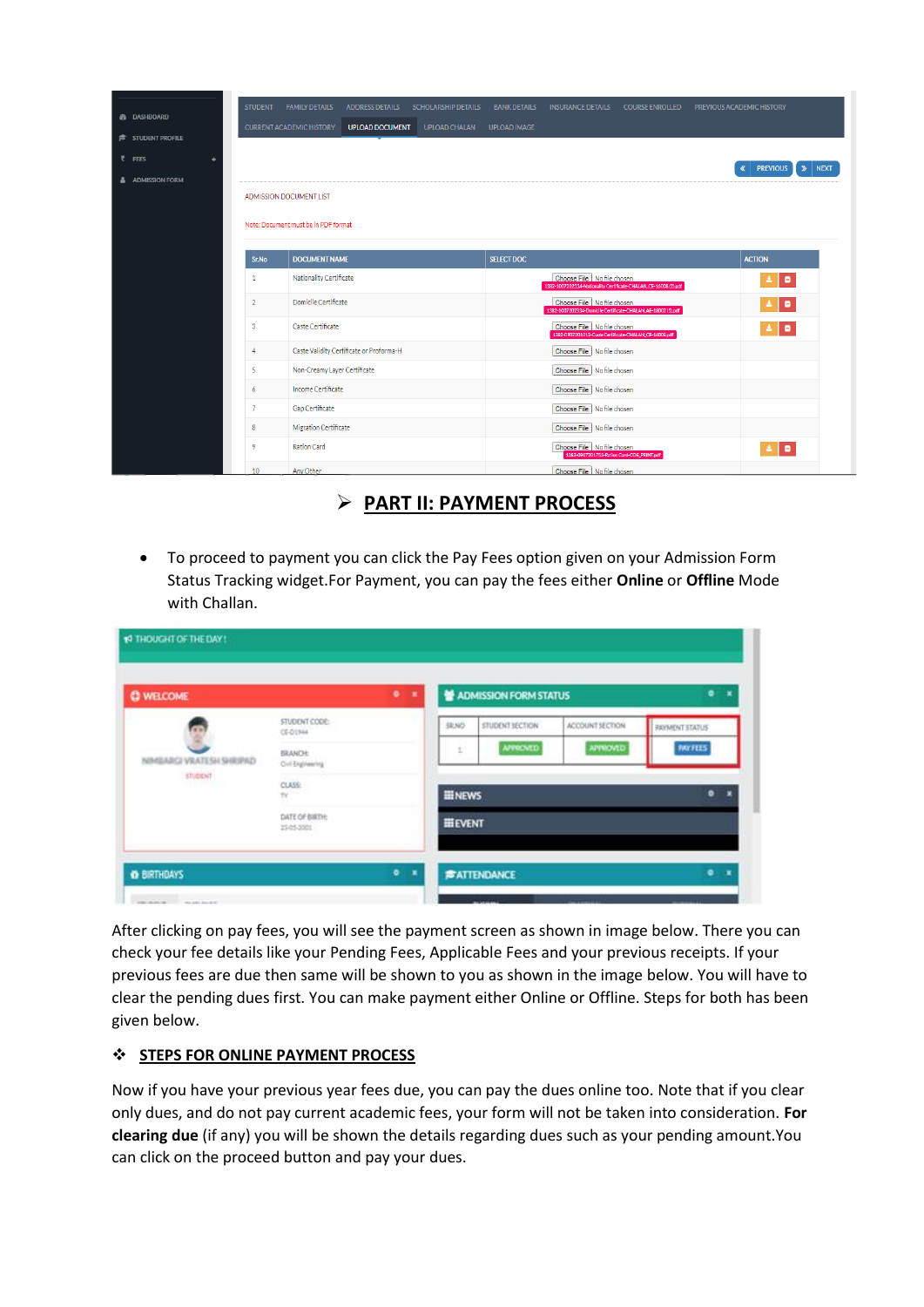The procedure further shall be same for the **Due Payment and paying the current year fees** which is given below. You shall see a Proceed button when making payment.

|                     | <b><i><u>Retorne  </u></i></b> |                                                                                            |                                                                                                                                                                           | Session will Expire in 1769 Seconds |
|---------------------|--------------------------------|--------------------------------------------------------------------------------------------|---------------------------------------------------------------------------------------------------------------------------------------------------------------------------|-------------------------------------|
| <b>B</b> DANEOVIO   |                                |                                                                                            |                                                                                                                                                                           |                                     |
| <b># INGOCFRONE</b> | FEE DETAILS                    |                                                                                            |                                                                                                                                                                           |                                     |
| $E$ , $mn$          |                                |                                                                                            |                                                                                                                                                                           |                                     |
| А данностоям        | Total Payble Fee:<br>Rs: 58000 | NIMBARGI VRATESH SHRIPAD<br>Civil Engineering(TV)<br><b>Total Pending Fee</b><br>Rs: 58000 | ₹ Payment<br>Please clear Pending Due first then you can pay this year fee.<br>AGREE TERMS & CONDITIONS<br>C 1 New read & agree to the Terms & Conditions<br>Pending Dues | <b>BIPRINT CHALAN</b>               |
|                     |                                | <b>Yiew Current Fees Details</b>                                                           | FEES TO BE INCO<br><b>INCY</b>                                                                                                                                            |                                     |
|                     |                                | A PREVIOUS RECOPTS                                                                         |                                                                                                                                                                           | PROCCED >                           |
|                     |                                |                                                                                            |                                                                                                                                                                           |                                     |

Image 1: Payment Screen for Student having Previous Year Fees Dues

|                     | ī.                        | ₹ Payment                                                                   |  |
|---------------------|---------------------------|-----------------------------------------------------------------------------|--|
|                     |                           | Payment Method<br>Online Payment                                            |  |
|                     | Civil Engineering(TY)     | Branch<br>Civil Engineering                                                 |  |
| Total Payble Fee    | Total Pending Fee         | Fees to be Pay                                                              |  |
| Rs: 58000           | Rs: 58000                 | Rs: 58000                                                                   |  |
| & PREVIOUS RECEIPTS | View Current Fees Details | AGREE TERMS & CONDITIONS<br>[ I have read & agree to the Terms & Conditions |  |

Image 2: Payment Screen for Student paying current Year Fees

Before proceeding, you will be asked to confirm the Terms & Conditions. Kindly read the terms &conditions related to payment by clicking on Terms & Conditions. After clicking on the Proceed button, you will be shown the fee amount for your confirmation.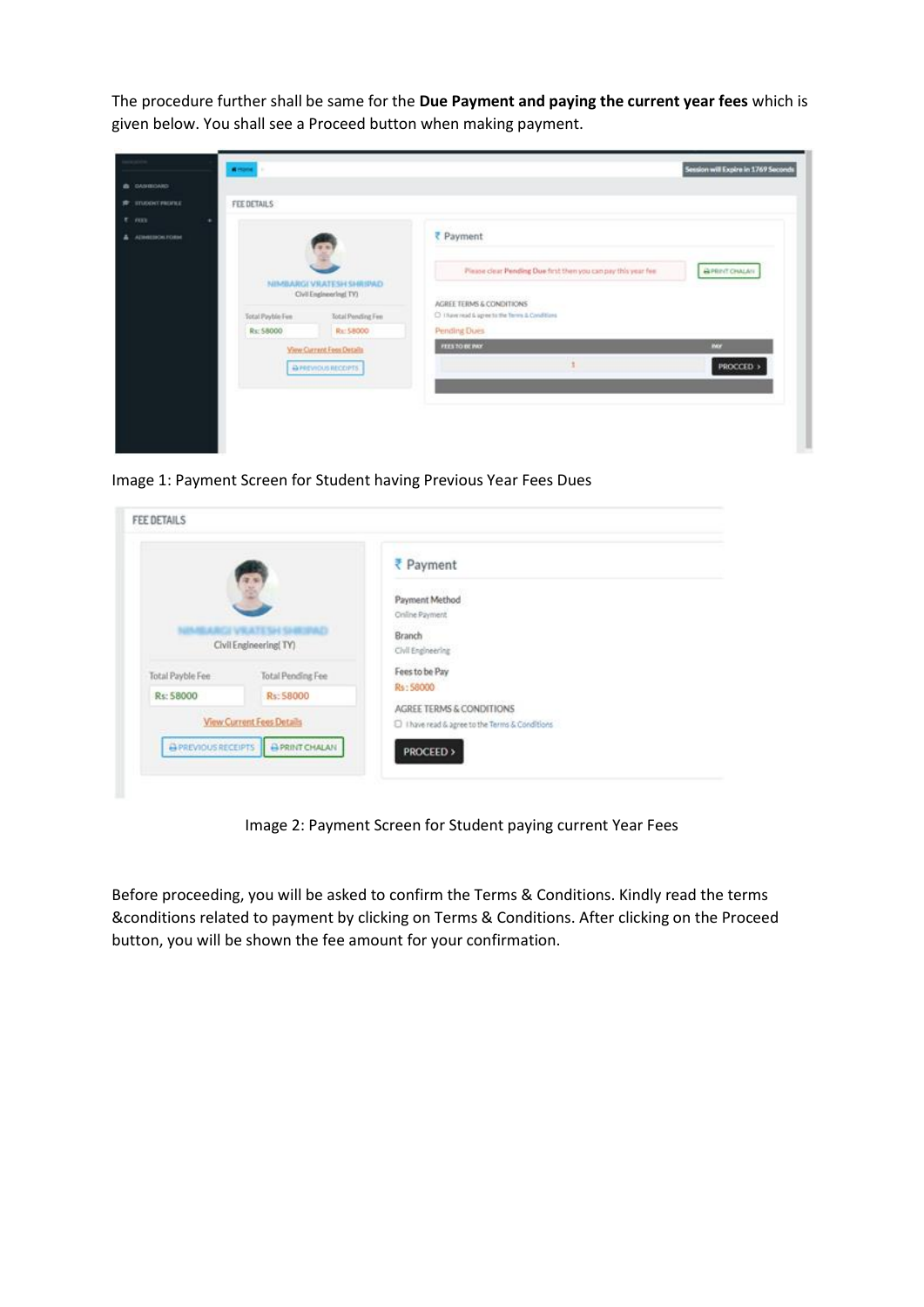|                  |                                                                                                                                                                                                                                                    | ×<br><b>Terms And Conditions</b>                                                                                                                                                                  |       |
|------------------|----------------------------------------------------------------------------------------------------------------------------------------------------------------------------------------------------------------------------------------------------|---------------------------------------------------------------------------------------------------------------------------------------------------------------------------------------------------|-------|
|                  | anyone or utilized for any other purpose.                                                                                                                                                                                                          | The details provided by you shall be utilized only for the purpose of receiving the payments to<br>be made by you to the Institution. All data shall be kept secure, and shall not be divulged to |       |
|                  | In case you have given all the debit / credit card details or net baking authorization for<br>payment, and have not got any response, please check with your bankers or credit card<br>make any attempt to pay again.<br><b>Charges Applicable</b> | company and see if your account is debited. If your bank account/cc is debited, please don't                                                                                                      |       |
|                  | Payment Mode                                                                                                                                                                                                                                       | <b>Transaction Charges</b>                                                                                                                                                                        | ви са |
| VRATE            | Credit Card (MasterCard/Visa/Rupav)                                                                                                                                                                                                                | 1.0% of transaction amount                                                                                                                                                                        |       |
| <b>Ingineeri</b> | Credit Card(Amex.Diners)                                                                                                                                                                                                                           | 2.75% of transaction amount                                                                                                                                                                       |       |
|                  | Debit Card (MasterCard/Visa)                                                                                                                                                                                                                       | 0.90% of transaction amount                                                                                                                                                                       |       |
|                  | Debit Card (Rupay)                                                                                                                                                                                                                                 | Nil                                                                                                                                                                                               |       |
|                  | UPI                                                                                                                                                                                                                                                | Nil                                                                                                                                                                                               |       |
| rrent Fee        | Cash card/Wallets                                                                                                                                                                                                                                  | 2.20% of transaction amount                                                                                                                                                                       |       |
| <b>VIOUS RI</b>  | Net Banking                                                                                                                                                                                                                                        | Rs.30 per transaction                                                                                                                                                                             |       |
|                  | EMI of Card                                                                                                                                                                                                                                        | 1.25% of transaction amount                                                                                                                                                                       |       |
|                  | EMI on Amex.diners                                                                                                                                                                                                                                 | 2.75% of transaction amount                                                                                                                                                                       |       |
|                  |                                                                                                                                                                                                                                                    |                                                                                                                                                                                                   |       |

After checking the checkbox and Proceeding, you will see the amount for your confirmation and a Pay Now button.

| FEE DETAILS       |                                                     |                                                            |
|-------------------|-----------------------------------------------------|------------------------------------------------------------|
|                   | <b>ARGEVRATESH SHRIPAG</b><br>Civil Engineering TV1 | ₹ Payment<br>Comform Amount<br>RS: 58000<br><b>PAY NOW</b> |
| Total Paytile Fee | Total Pending Fee:                                  |                                                            |
| R: 58000          | Rx: 58000                                           |                                                            |
|                   | View Commet Fees Details                            |                                                            |
|                   | GRENOULRICEPTS GRENTOWAN                            |                                                            |
|                   |                                                     |                                                            |

You shall see a Pay Now button, after clicking on the same you can see different payment Options. You can select your preferred Payment Option and continue with the payment.

| Pay ₹ 58000.00             |  |
|----------------------------|--|
| <b>Payment options</b>     |  |
| Credit/ Debit Cards<br>$=$ |  |
| Internet Banking<br>mî     |  |
| Wallet/ Cash Card          |  |
| EMI                        |  |
| <b>D</b> BillDesk          |  |
|                            |  |

If your payment was successful, you shall a successful payment screen along with your transaction details as shown below. You will also receive a message form your institute informing that your payment is successful.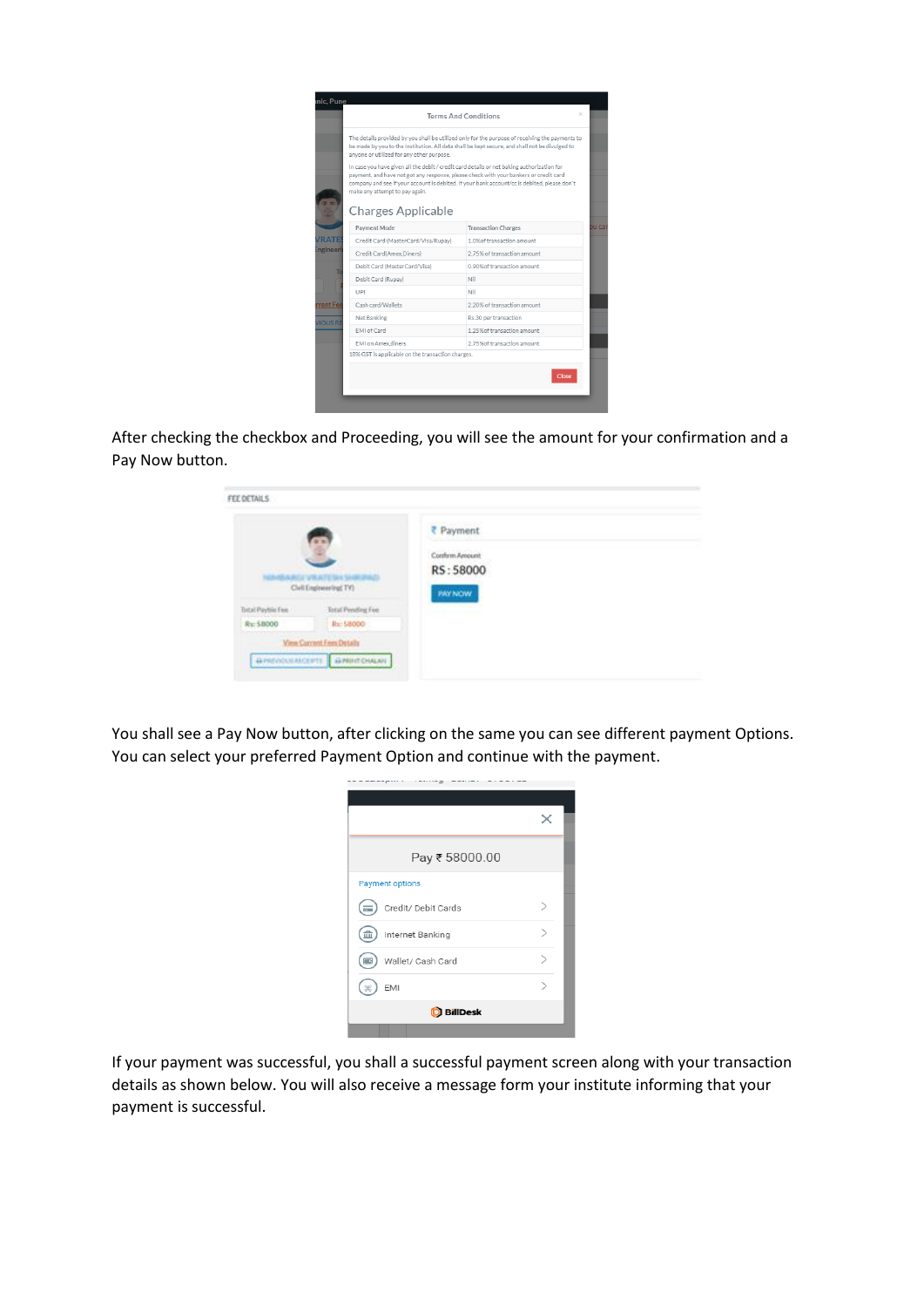| <b>Thank You!</b>                                     |                                                   |
|-------------------------------------------------------|---------------------------------------------------|
| Your Transaction Has Completed Successfully.          |                                                   |
| <b>PAYMENT DETAILS</b>                                |                                                   |
|                                                       | Transaction No.: CHMCT0000000017                  |
| Payment Transaction Number: U1230001348057            |                                                   |
|                                                       | <b>Transaction Status: Successful Transaction</b> |
| <b>Transaction Date and Time: 27-06-2020 18:07:42</b> |                                                   |
| <b>Amount: 2.50</b>                                   |                                                   |

You can get the receipt of your payment in the same initial payment screen where a **DOWNLOAD PREVIOUS RECEIPT** button would be visible.

| 蓠                                            | ₹ Payment                                       |
|----------------------------------------------|-------------------------------------------------|
|                                              | Payment Method                                  |
| <b>INVEARCLYRATE SHISHING AD</b>             | Online Payment                                  |
| Civil Engineering(TY)                        | Branch                                          |
|                                              | Civil Engineering                               |
| Total Payble Fee<br><b>Total Pending Fee</b> | Fees to be Pay                                  |
|                                              | Rs: 58000                                       |
|                                              | AGREE TERMS & CONDITIONS                        |
| <b>View Current Fees Details</b>             | D I have read & agree to the Terms & Conditions |
| Rs: 58000<br>Rs: 58000                       |                                                 |

If you transaction fails due to any reason, you can try again for the payment with the same steps mentioned.

## ❖ **FOR OFFLINE PROCESS :**

For Offline process,you can download your fee challan. You can view the payment screen for your Admission Form Status tracking widget where a Pay fees button will be enabled. To download your fee challan, you can click on PRINT CHALLAN option.